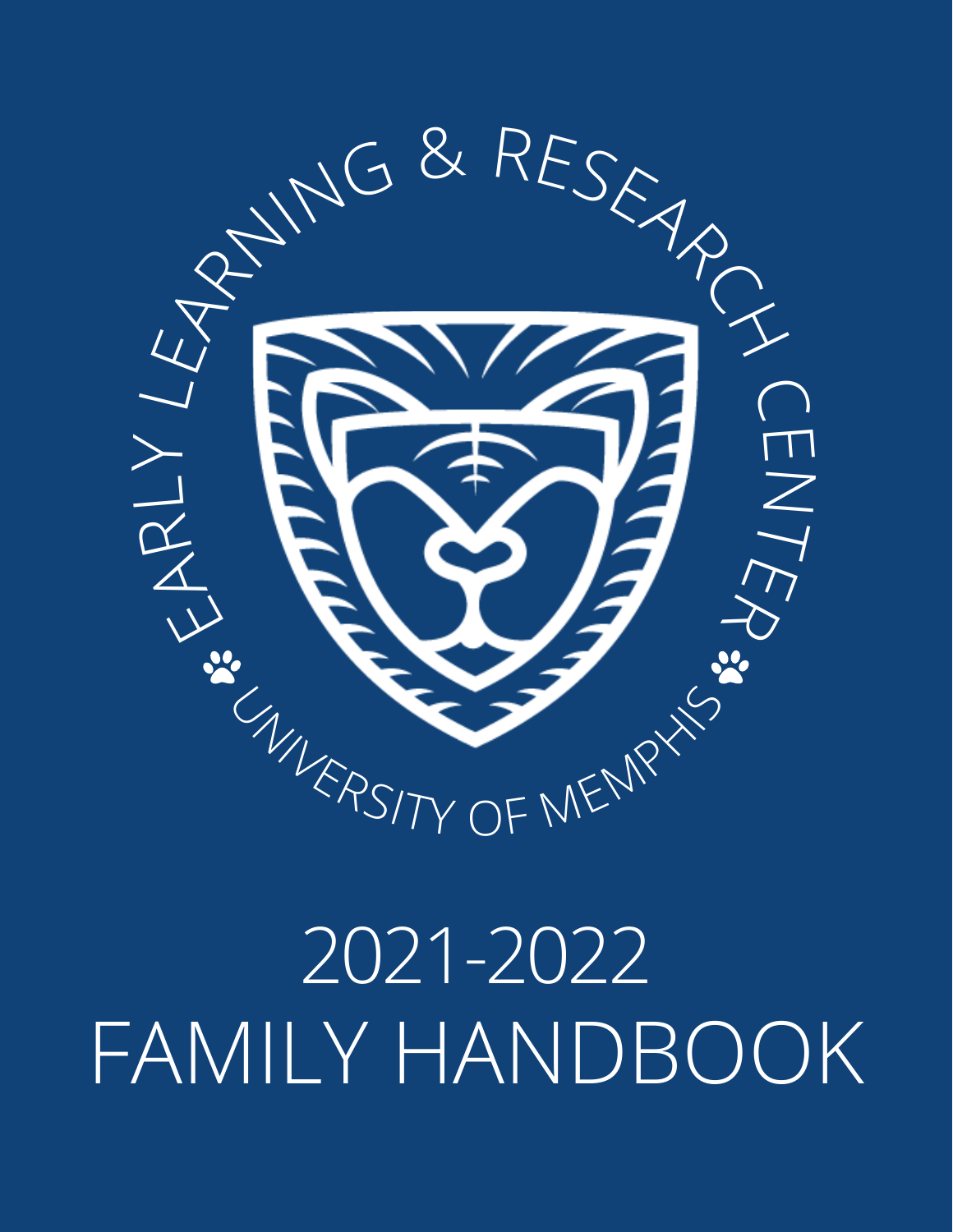

The Early Learning & Research Center at the University of Memphis is a laboratory school that currently serves children ages 2 through kindergarten. We are licensed through the Tennessee Department of Education and accredited by the National Association for the Education of Young Children (NAEYC).

# **Director**

Brooke Willis

# **Program Coordinator**

AK Dacus

# **Administrative Assistant**

Sophie Townsend

# **Supervising Teachers**

Carol Cordeau Young-Reggio Emilia-Inspired 2-Year-Olds

Anna Grace Weir-Reggio Emilia-Inspired 2/3-Year-Olds

Kate Gould- Reggio Emilia-Inspired 3-Year-Olds

Erin King-Reggio Emilia-Inspired 4-Year-Olds

Katie Kidd-University Pre-K

Ligia Lavarreda-Montessori

**3771 Poplar Avenue, Memphis, TN 38111**

**(901) 678-2120**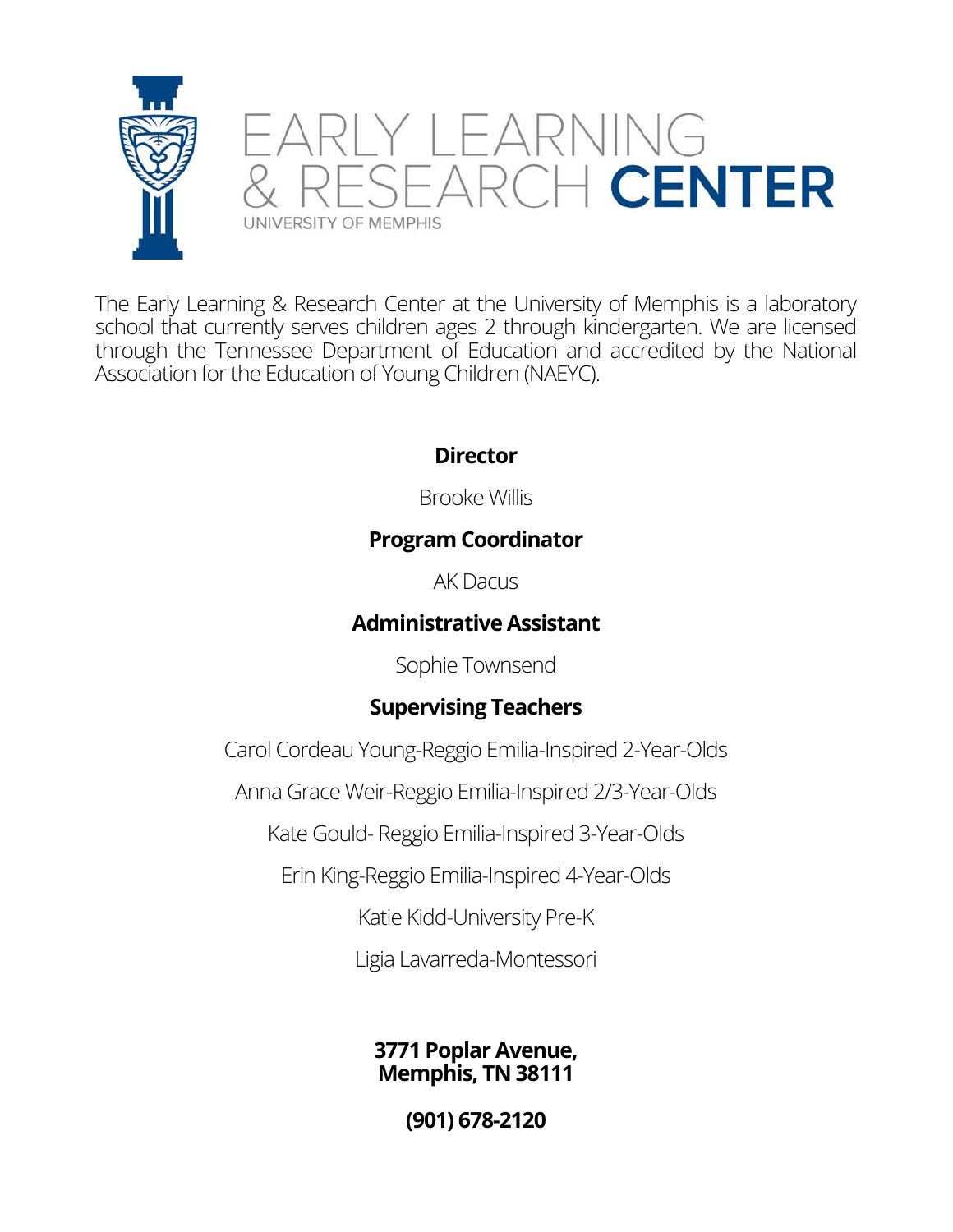

The University of Memphis is a learner-centered metropolitan research university providing high quality educational experiences while pursuing new knowledge through research, artistic expression, and interdisciplinary and engaged scholarship.



The mission of University Schools is to provide the children of our community with educational experiences that enhance their development from birth to graduation and promote dynamic research, collaborative partnerships, and innovative practices.

In partnership with our families and community, our purpose is to educate and engage our students by celebrating their individuality, cultivating their strengths, and preparing them for the opportunities of tomorrow.

Celebrate. Cultivate. Prepare

Celebrate: Diversity, Growth, Innovation, Each Other Cultivate: Kindness, Courage, Connections, Love of Learning Prepare: Leaders, Responsible Citizens, Lifelong Learners, Agents of Change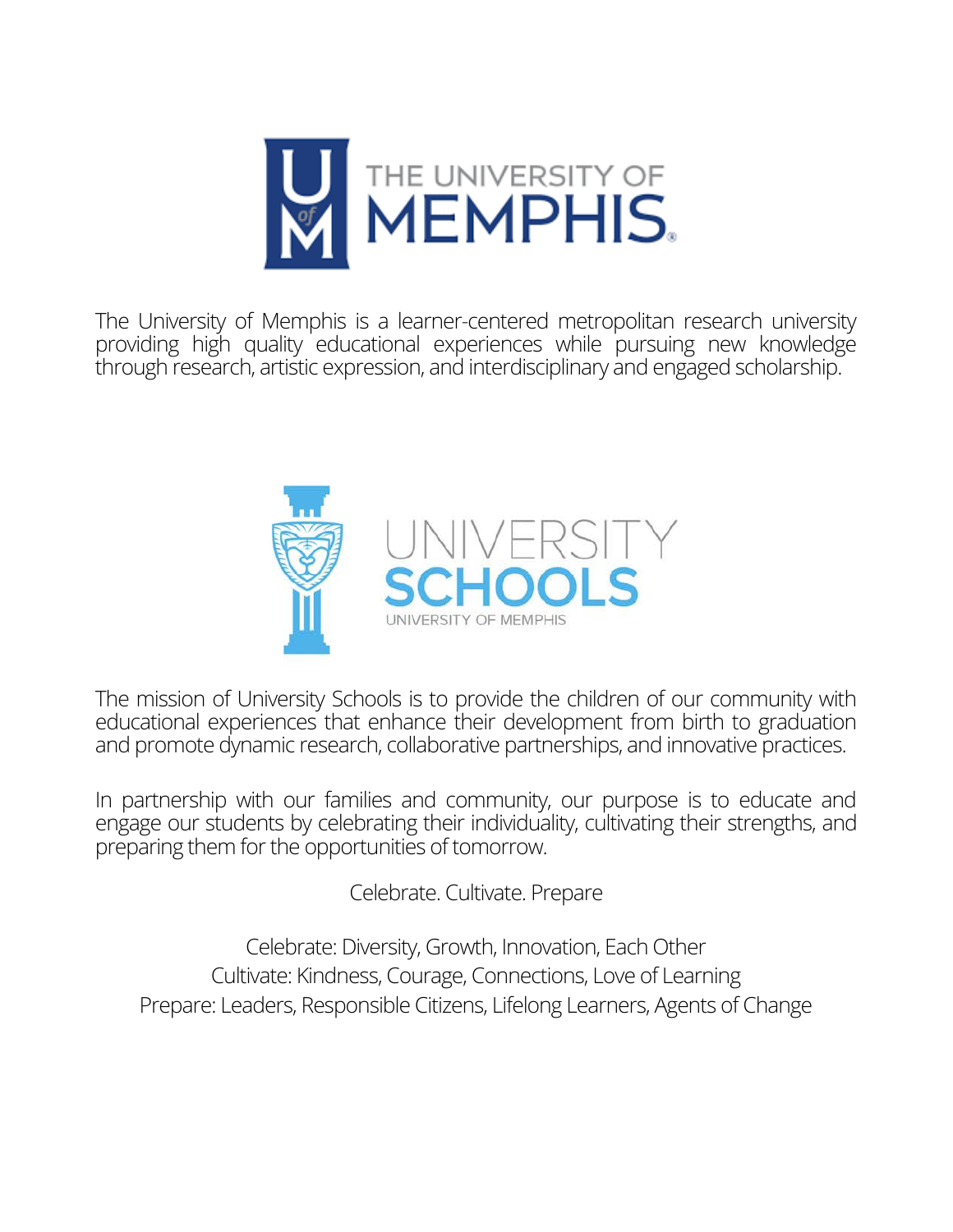# **WHAT IS A LABORATORY SCHOOL?**

The Early Learning & Research Center plays a valuable role in the teaching, research, and mission of the University Schools and the University of Memphis. We serve as a model program that demonstrates best practices in early childhood education across various classroom models.

Undergraduate and graduate students are regularly placed at the ELRC for practical experience related to their course of study. University of Memphis students are often assigned to observe children in conjunction with course assignments. All placements and observations are scheduled through course instructors and the director. Student observers are required to sign-in daily and follow strict observation and confidentiality guidelines.

Faculty and students conduct research on topics in early childhood development, education, and other related areas. Research projects may include a variety of methods including observation or direct participation. All research conducted at the ELRC is monitored and approved by the University School Research Consortium and the director. As an ELRC family, you can expect to receive periodic information about research projects and consent for your child to participate.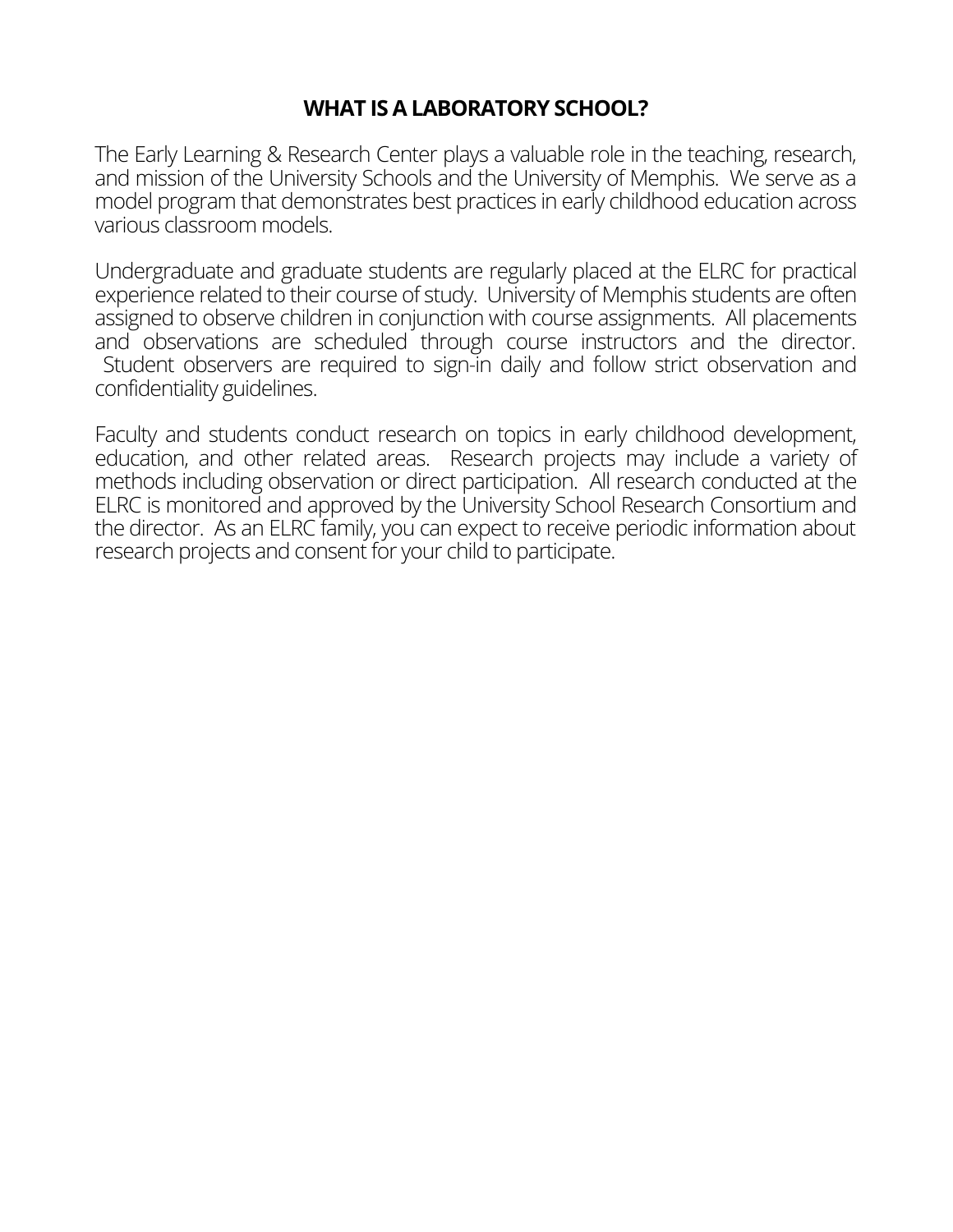# **OUR PROGRAMS**

## **Montessori Pre-Primary Classroom**

Ages Three Through Kindergarten

Our teaching practices and many of our extraordinary materials were developed by Dr. Maria Montessori, physician and educator, and one of the most highly original thinkers of the twentieth century. Her philosophy of education, and our demonstration of it, emphasize respect for young children, independence of spirit, freedom of choice, community feeling, beauty and order in the environment, and the joy of learning. Maria Montessori was one of the first educators to assert that children learn experientially, through movement and sense perception; accordingly, our curriculum depends on children's independent, "hands-on" exploration of the classroom areas: Practical Life, Art, Sensorial, Math, Language and Geography & Culture, which includes Science. Children ages three to six are grouped together to suit the specific needs of their stage of development. Children are admitted at age three and it is be considered a three-year-long program.

# **The Reggio Emilia Program**

Ages Two Through Four

The Reggio Emilia method focuses on the idea of a self-guided curriculum, where the students guide the curriculum through exploration and projects to tailor learning to their interests. The curriculum emerges based on children's observation and experiences of their world. The teacher guides the children's interests into a project where outcomes are determined by the children. Many learning abilities can be satisfied by the collaboration process. The product becomes part of the process rather than the ending of a project. This upholds the mission of our laboratory early childhood school for the University of Memphis.

#### **University Pre-K**

Age Four

The Early Learning & Research Center at the University of Memphis, is a proud partner of First 8 Memphis. This classroom is a free program for qualifying families of pre-kindergarten children that seeks to prepare 90% of Shelby County children to be kindergarten ready by 2025. In order to qualify, children must be age 4 by August 15, 2020 and meet household income eligibility requirements. Priority enrollment is given to children of full-time students, faculty, and staff at the University of Memphis.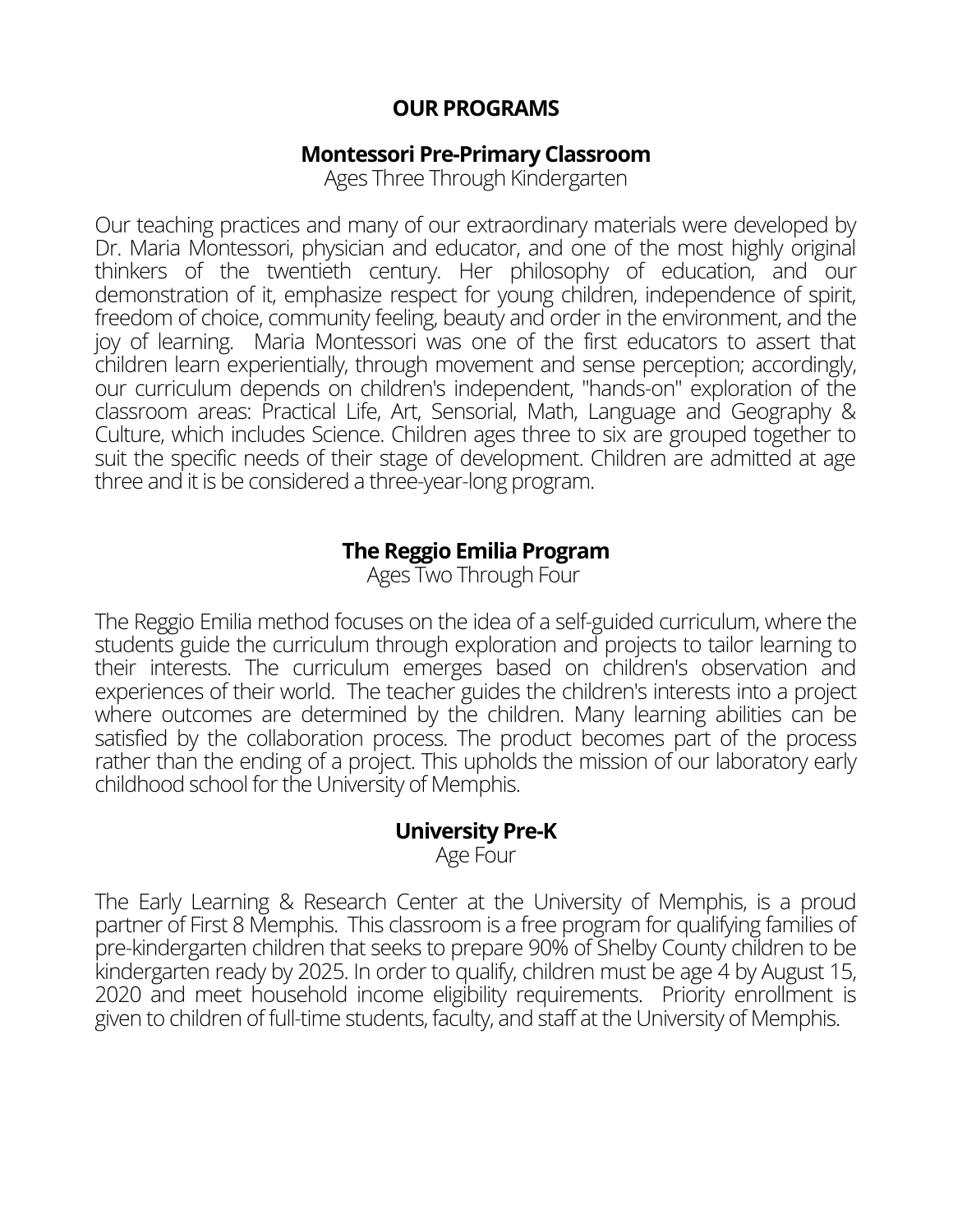## **ADMISSION & ENROLLMENT**

Application to the Early Learning & Research Center is open to children from birth through age five. Submitting an application does not guarantee admission, as limited space is available in each classroom. An application fee of \$55 is due at the time of submission. When you indicate your program preference on the application, your child will be placed on the corresponding waiting list until a position is available.

Waiting lists are continuous and it is not necessary to submit an application each year. It is the responsibility of the family to make sure that all contact information is up to date.

## **ENROLLMENT PROCESS:**

1. Complete an Application for enrollment and pay the \$55 application fee online. 2. When space is available or during the annual enrollment period, each family will be notified of their acceptance.

3. Enrollment will be confirmed when all steps are complete as outlined in the notification of acceptance.

For a child to be admitted to a classroom serving children age three or older, toilet training must be complete. Children do have accidents from time to time, especially when they are just coming out of the potty-training period and we are understanding about that part of the learning process. Every child is different and regression can happen from time to time, but to be considered "fully potty trained" a child will consistently recognize/express the need to use the restroom and will care for toileting needs at school with very little assistance necessary from adults. At school we would expect for this to be the behavior most often observed.

Continued enrollment and annual contract extension is contingent upon adherence to school policies and university values by both parents and children and successful integration into the classroom environment. Ongoing assessment of each child is conducted by the supervising teacher. If the Supervising Teacher makes a recommendation for additional assessment by another qualified professional in a specific area of concern, parents are expected to follow through with the recommendation within the agreed timeline. Upon completion of the recommended assessment(s), a conference will be held with the parents and school to review the results. Conditions for continued enrollment status will be taken under advisement at that time.

Once a child is enrolled in either the Reggio Emilia or the Montessori track, the policy of Lipman School is to make no transfers of students from one track to another, or between classrooms within the Reggio Emilia track. Special case transfer requests will be entertained under the same conditions as special case admissions.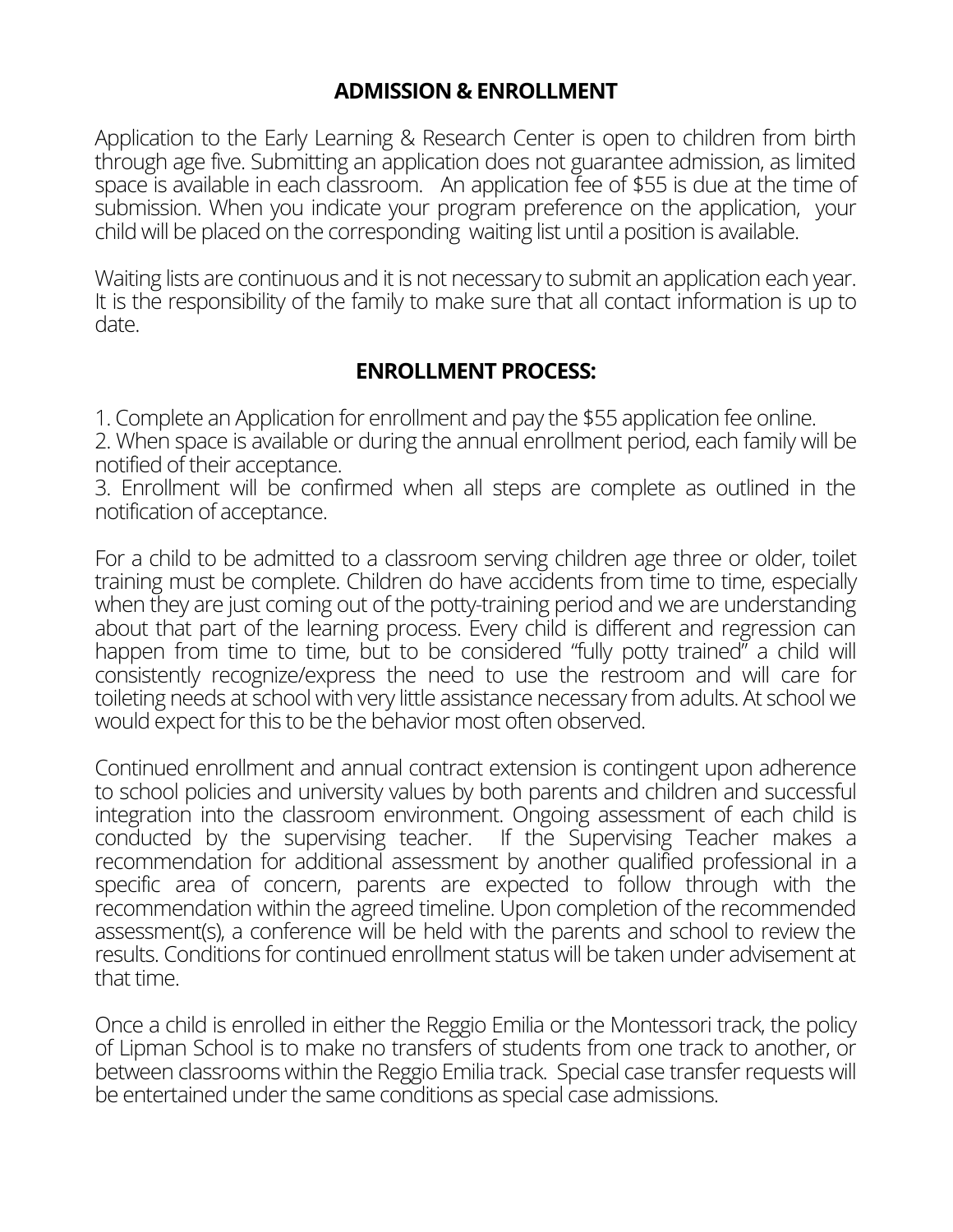## **TUITION**

Tuition for the Early Learning & Research Center is charged monthly for the tenmonth academic calendar beginning in August and ending in May and may be paid online. All balances must be kept current. Should an account become thirty days past due, it is the policy of the ELRC to withdraw the child(ren) from the center. Families with outstanding tuition balances at the end of the school year may not carry that balance forward. All balances must be paid by May 31st of each school year.

Current tuition rates are as follows:

2-Year-Old Reggio Emilia Classroom \$1110/Month 2/3-Year-Old Reggio Emilia Classroom \$955/Month 3-Year-Old Reggio Emilia Classroom \$955/Month 4-Year-Old Reggio Emilia Classroom \$955/Month Montessori \$1010/Month

#### **ASSESSMENT**

Children enrolled in the Early Learning & Research Center are assessed using the Brigance Developmental Inventory at the beginning and end of each academic year. At the beginning of each academic year, each child's speech/language skills will be screened in order to determine individual needs.

Additional anecdotal notes and portfolios are utilized by each classroom teacher to document each child's individual achievement and progress.

Parent/teacher conferences are held in the fall and spring. Additional conferences can be requested by the parent or teacher at any time. Should a child exhibit learning difficulties or behaviors that interfere with his/her classroom acclimation, the ELRC will engage parents/guardians in the process of addressing these concerns.

#### **CONFERENCES/MEETINGS**

The Early Learning & Research Center schedules mandatory Parent/Teacher conference times in the Fall and Spring each year. We ask that if parents or guardians need to discuss a concern about their child, they should request an appointment, as it is difficult to discuss such matters at drop off or pick up times. This allows our staff members to give their full attention to parent concerns. The Lipman staff will not discuss any one child in front of others.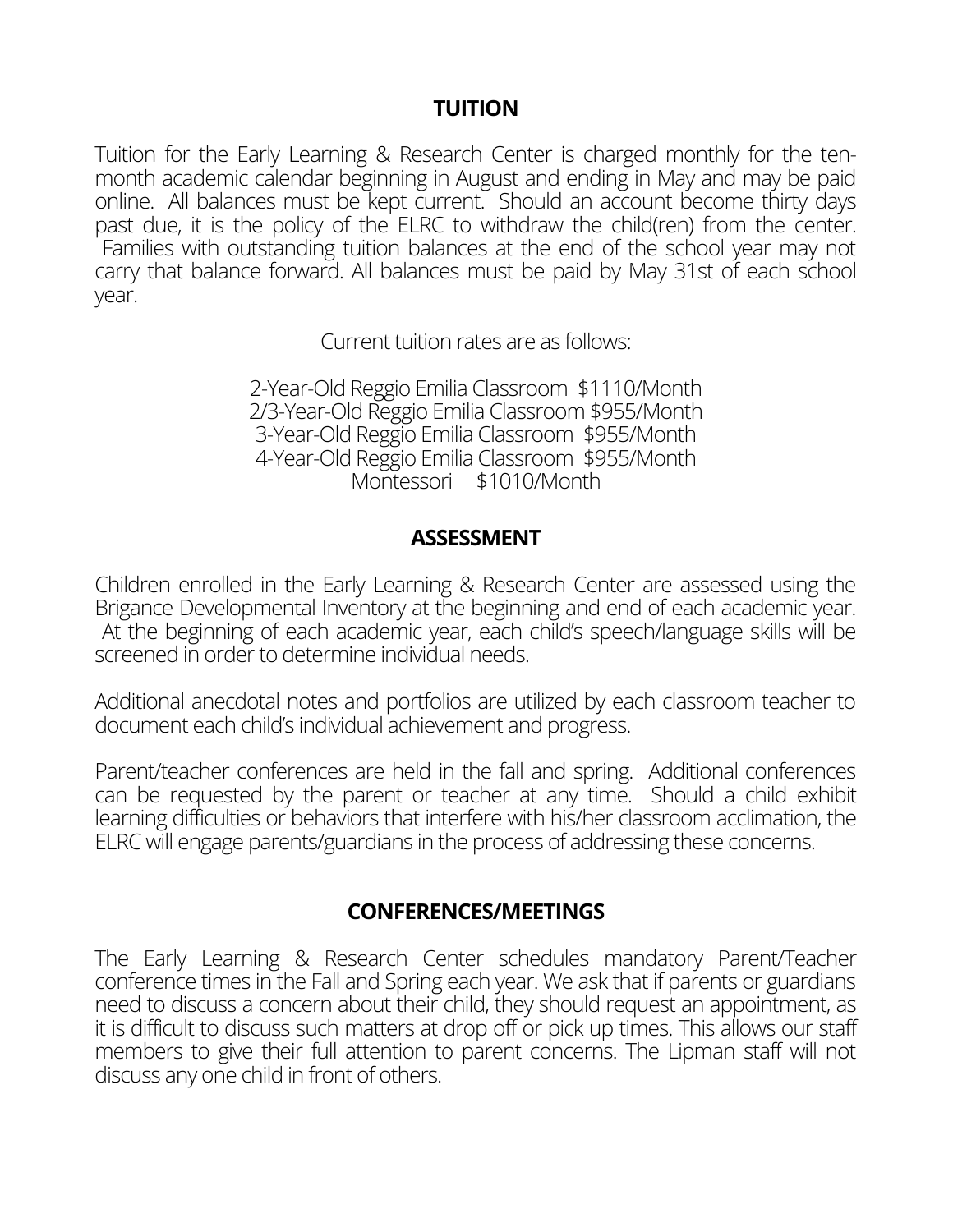## **ATTENDANCE/ARRIVAL/DEPARTURE PROCEDURES**

Arrival, attendance, and departure policies reflect the importance of the whole school experience to our children. The ELRC curricula and schedules are thoughtfully planned to maximize the educational experience. Late arrivals interrupt the class proceedings for the other children and disorient the child who is late. Early departures, especially without prior notice, also interrupt the flow of the day for all the children, and often cause confusion for the child who misses activities. Compelling reasons for absence, such as family emergencies, illness, doctor or dentist appointments, other professional examinations or therapies, etc., should be discussed with the child's Supervising Teacher, as far in advance as possible. The school requests notification of such early dismissals, as far in advance as possible.

ELRC classrooms open their doors at 8:00 a.m. Students who arrive before 8:00 must remain under the supervision of a parent or other adult caretaker. ELRC staff will not take responsibility for students until classroom doors open at 8:00 a.m. Each child must be checked in and out each day as required by the TN Department of Education. All attendance records are documented through the Brightwheel application. Arrival time is from 8:00-8:30 each day. Children arriving to their classrooms after 8:30 a.m. are considered tardy. Tardiness is disruptive to the children who have already begun their day, and it makes transition to the classroom difficult for the child who is arriving late.

Children will transition from their regular school day into daily enrichment activities from 3:00-5:30 each day. Each child's enrichment experiences will be unique to each school year but may include music, art, athletics, and/or foreign language programs.

Once a child has been signed out for the day, the adult assumes physical responsibility for the child. If you and your child remain at school for any reason after sign-out, please make sure that your child is under your direct supervision. Children will not be released to persons under the age of 16. Children shall be signed in and out of the program by the legal guardian or persons authorized on the list to pick up the child. Children shall only be released to a designated person in accordance with the child release plan. The program shall verify the identity of the authorized person by requiring presentation of a photo identification. Children should not be released to anyone whose behavior, as deemed by a reasonable person, may place him/her in imminent risk. Immediately call 911, the local law enforcement agency or other emergency services number prior to the release of children. If the person, displaying risky behavior, is not the parent, the program shall not release the child and the parent shall be called immediately.

Parents who pick up their children late are assessed a late pick-up fee of \$1.00 for each minute after 5:30. The enrichment supervisor will give parents a copy of their late pick-up fee notification upon their arrival. These fees must be paid before children can return to school the following day.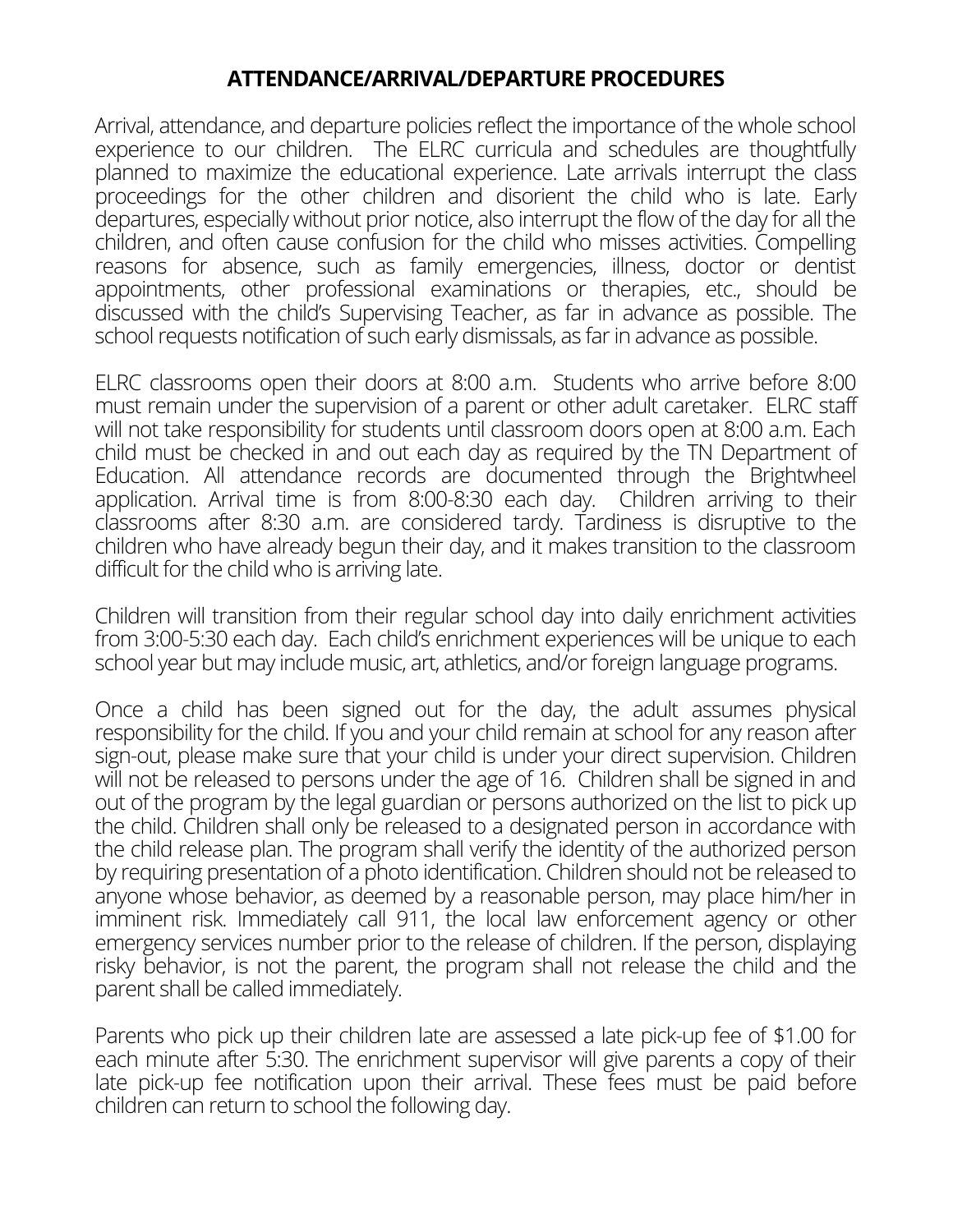# **CELL PHONE USE**

As a courtesy to our staff and your child, we ask that that adults refrain from using cell phones during drop off and pick up times. Important information about your child's school day may be exchanged during this time.

Safety of our children is our primary concern. As a result, ELRC asks that you please refrain from using cell phones while operating a vehicle in our parking lot.

#### **VISITORS**

All visitors and volunteers must be registered per University of Memphis policy. You may request the mandatory Visitor Registration Form from the front office or director. All visitors must sign in at the front office and picture identification may be requested to gain entry.

## **SECURITY**

The Early Learning & Research Center, as part of The University of Memphis, is served by Campus Security and abides by the safety and security policies of the University. In the event of an emergency situation, Campus Security will be notified immediately and proper emergency measures taken. Our doors will remain locked from the outside at all times and access cards are issued to each parent in order to gain entry to the school.

In accordance with Department of Education regulations, the school practices monthly fire drills as well as severe weather drills.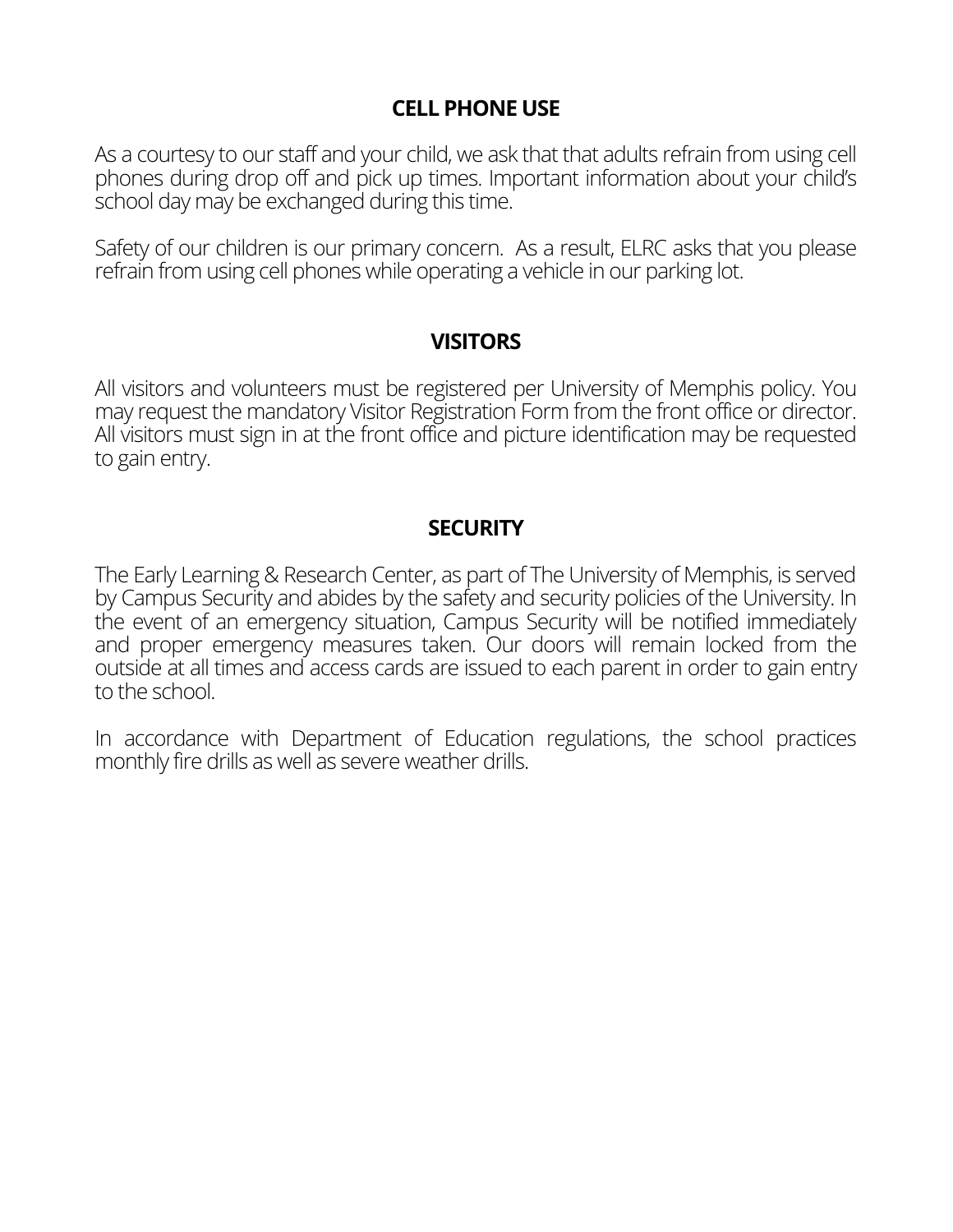# **BEHAVIOR GUIDANCE**

The Early Learning & Research Center has established developmentally appropriate social-emotional and behavior management practices. Our discipline and intervention procedures are focused on prevention and guidance toward developing healthy self-regulation and social-emotional skills. Many disruptive behaviors are prevented through careful environmental design, developmentally appropriate behavioral expectations, positive reinforcement, and established classroom routines. Mindfulness techniques are used to guide children through difficult situations by increasing self-awareness and modeling the language necessary for self-directed conflict resolution.

# **BEHAVIOR POLICY**

Should a student's behavior become consistently disruptive to the classroom – the following procedures may be implemented:

- A pattern of disruptive behavior is established through documentation of the 1. behavior by the supervising teacher. The parent will be required to meet with the supervising teacher and the director in order to determine a plan for behavioral intervention.
- If the disruptive behavior persists or escalates regardless of behavioral 2. interventions, the child may be removed from the Early Learning & Research Center at the director's discretion.

Should a student's behavior become violent or physically harmful to self, peers, or adults the following procedure will be implemented:

- The child will be removed from the classroom and a call will be made to the 1. parent. Should a child become inconsolable or continue to display adverse behavior after reasonable accommodations are made to deescalate the situation, he/she will be released to the parent for the remainder of the school day. Documentation of the child's behavior and removal from the classroom will be placed in the child's file.
- The parent will be required to meet with the supervising teacher and the director 2. in order to determine a plan for behavioral intervention before the child may return to school.
- If the disruptive behavior persists or escalates regardless of behavioral 3. interventions, the child may be removed from the Early Learning & Research Center at the director's discretion.
- Three or more documented incidences of aggressive or disruptive behavior may 4. result in immediate removal from the Early Learning & Research Center.
- 5. Immediate dismissal may be considered in event of extremely aggressive or disruptive behavior.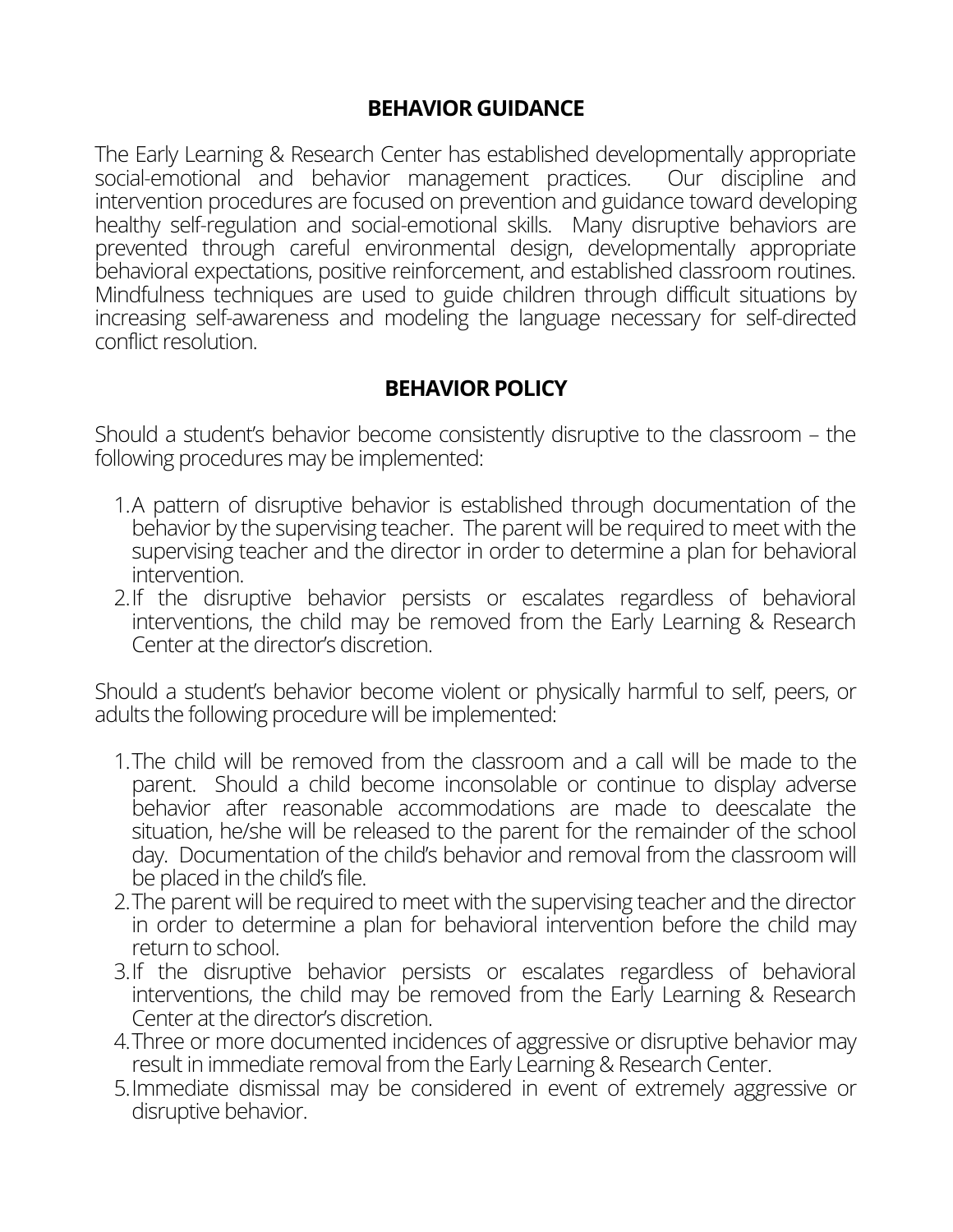# **SPECIAL ACCOMMODATIONS POLICY**

The Early Learning and Research Center is a tuition-funded laboratory school that complies with the policies and procedures of the University of Memphis University Schools, the Tennessee Department of Education, and the National Association for the Education of Young Children (NAEYC). Within this context we work with parents of

students with emerging or diagnosed special needs to provide the least restrictive environment, to the extent that our staff and other resources allow. Inclusion provides both children with special needs and typically developing children with an opportunity to learn that every child has unique needs and capabilities. During early childhood development, emerging symptoms of developmental concerns may not yet be formally identified. We may exercise the right to request that parents seek appropriate evaluation and/or accept recommendations for professional educational medical interventions.

When concerns are recognized, the following interventions may be implemented:

- The child's supervising teacher will document emerging concerns. 1.
- 2.The child's supervising teacher will present formal observations to the director. This team will make further observations and will make recommendations for further interventions.
- 3.The child's supervising teacher will meet with the parent(s) and director to present these observations and recommend strategies for intervention.
- Immediately upon agreement about strategies, parents should actively pursue 4. recommended interventions, which may include professional evaluations.
- If the intervention process reveals that further assessment is necessary, or that the services 5.of other professionals are required for the child's optimal learning experience, we expect parents to follow through with those recommendations immediately. Should parents choose not to follow through, the director will outline the circumstances of continued enrollment at the Early Learning and Research Center.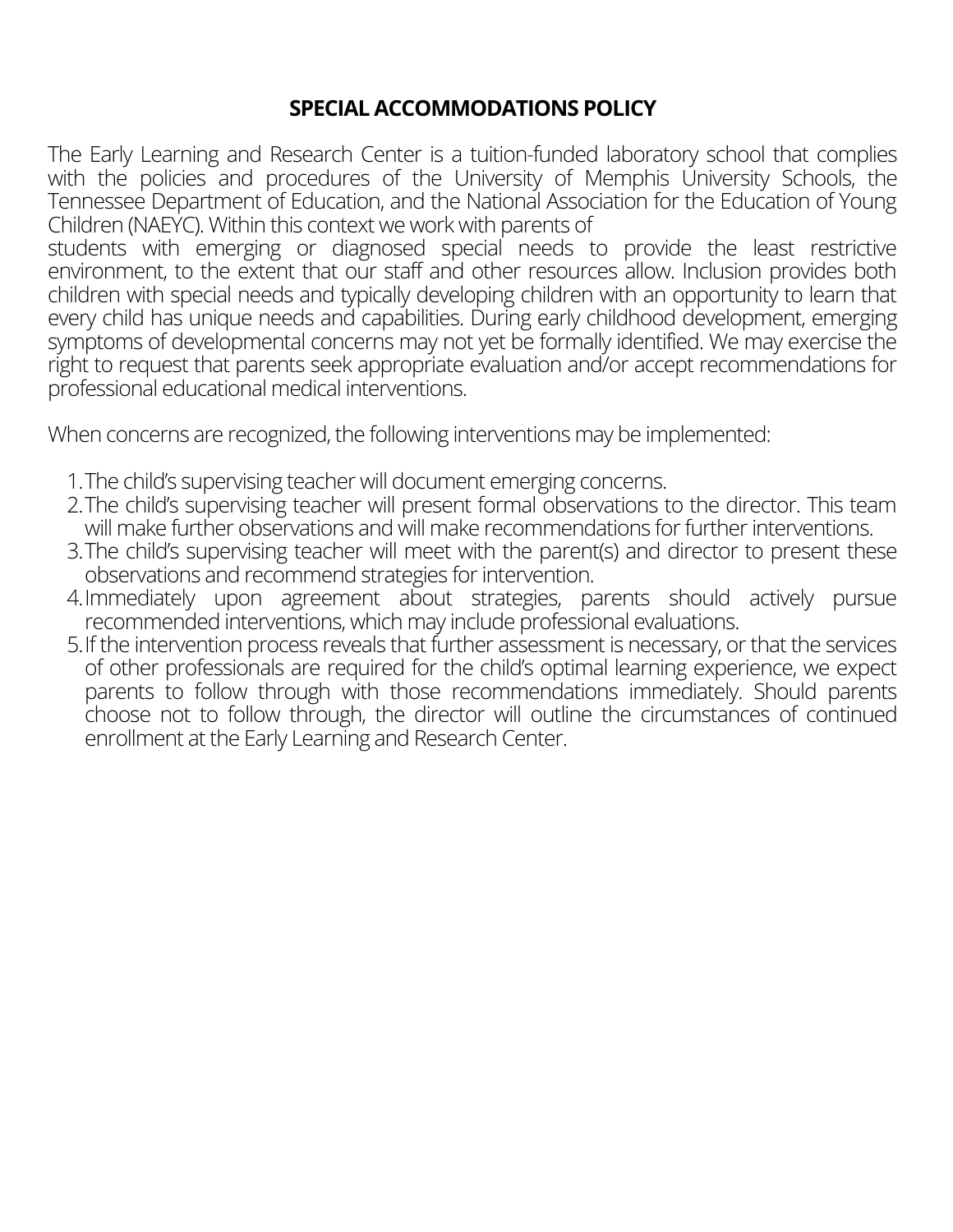# **SPECIAL ACCOMMODATIONS POLICY (CONTINUED)**

The Early Learning and Research Center requests access to information regarding medical/developmental history and/or educational records which may include formal evaluations. Should our environment prove not to be the best educational setting for a child, we will recommend alternative placement.

- Children with special needs will be accepted into our program under the guidelines of the Americans with Disabilities Act (ADA).
- All families will be treated with dignity and with respect for their individual needs and/or differences.
- The ELRC will be responsible for ensuring that confidentiality about special needs is maintained for all families and staff in the program.
- Children with special needs will be given the opportunity to participate in the program to the fullest extent possible. Inclusion of program staff on IFSP and IEP case conferences is desired to ensure the ELRC provides the most supportive environment possible.
- All staff will receive general training on the benefits of inclusion of children with special needs and training on specific accommodations that any child in their classroom may need.
- The individual written plan of care for children with special care needs will be followed in all emergencysituations.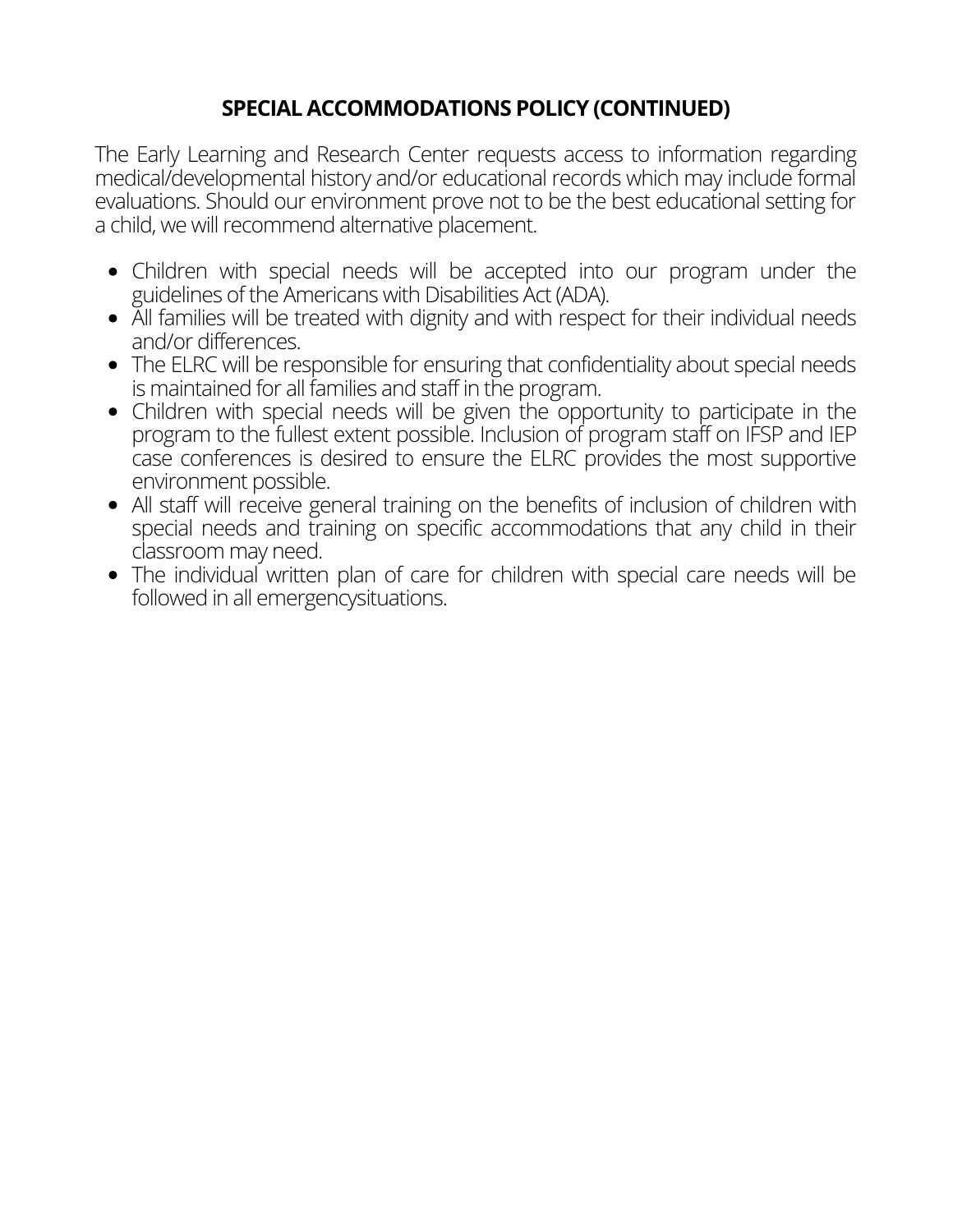# **EMERGENCY CONTACTS**

It is the responsibility of parents/guardians to keep the Early Learning & Research Center informed of any changes in phone numbers or addresses. Without this accurate information we will not be able to reach parents in the event of an emergency.

## **ELRC EMERGENCY PROCEDURES**

The Lipman School participates in the emergency warning system of the University of Memphis. This will inform us of approaching or imminent danger. We follow these procedures:

IN CASE OF A TORNADO:

- 1. Move children as quickly as possible into the hallways.
- 2. They should lie as close to the ground as possible.
- 3. They should cover their heads with either their hands or naptime cover.
- 4. Wait for an all clear from either the director or Campus Police & Safety.

IN CASE OF A FIRE:

• Automatic fire alarms will sound or fire is apparent.

• Supervising teachers and other adult staff will move the children out of the building to safety as practiced in monthly fire alarm drills.

• Wait for the all clear from either the director or Campus Police & Safety.

IN CASE OF AN EARTHQUAKE:

IF YOU ARE INSIDE THE SCHOOL –

• Supervising teachers and other adult staff assist the children to get under heavy furniture such as a table closest to an inside wall.

• If time allows, move children and staff into the hallway. Children should get into their cubbies. Adults should duck and cover their heads and bodies if at all possible.

IF YOU ARE OUTSIDE THE SCHOOL –

• Move into the open, away from buildings, street lights and utility wires. Stay in the open until the shaking stops.

#### EMERGENCY EVACUATION:

Our escape route is to go out onto the sidewalk that connects both buildings to the Central parking lot. Our destination is the Holiday Inn Hotel where we will await further instruction from Campus Police and Safety. ELRC staff will contact families to alert them of the emergency situation and where to retrieve their child(ren).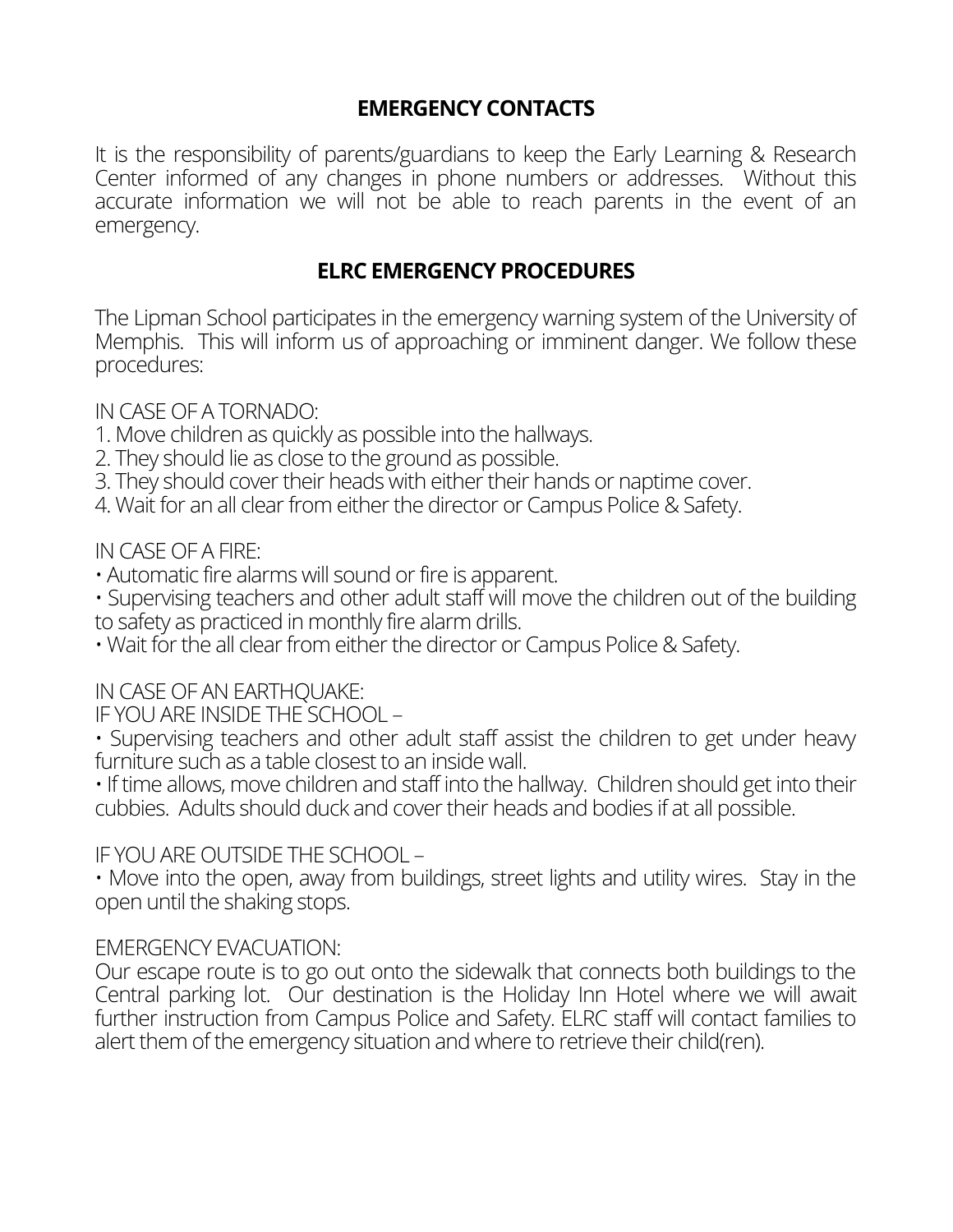# **INCLEMENT WEATHER POLICY/ANNOUNCEMENT**

In order to reduce the confusion about when Lipman School will close due to inclement weather the following updates have been implemented:

• The Early Learning & Research Center closes when either/both the University of Memphis or Shelby County Schools close.

• If the University of Memphis has a delayed opening, so will the ELRC

• If either/both Shelby County Schools or the University of Memphis close early, we will also. We will also attempt to call you in this event. It is your responsibility to make certain the office has all current phone numbers for you, including emergency numbers and cell phones.

• The University's closing information is available on the University of Memphis web site. Please sign up for LIVESAFE, if you have this capability.

• Both the University and Shelby County Schools information is posted on local channels' television news broadcast, usually by 5:00 a.m.

# **ACCIDENTS/INCIDENTS**

Incidents, accidents and injuries shall be reported to the parent as soon as possible, but no later than the child's release to the parent or authorized representative. A phone call will be made to the parent regarding any injury that occurs above the shoulders. Incidents, accidents and injuries to children shall be documented immediately including the date and time of occurrence, description of circumstances, and action(s) taken by the program. A copy of the accident report will be sent home to the parent on the day of the accident and a copy will be placed in the child's file.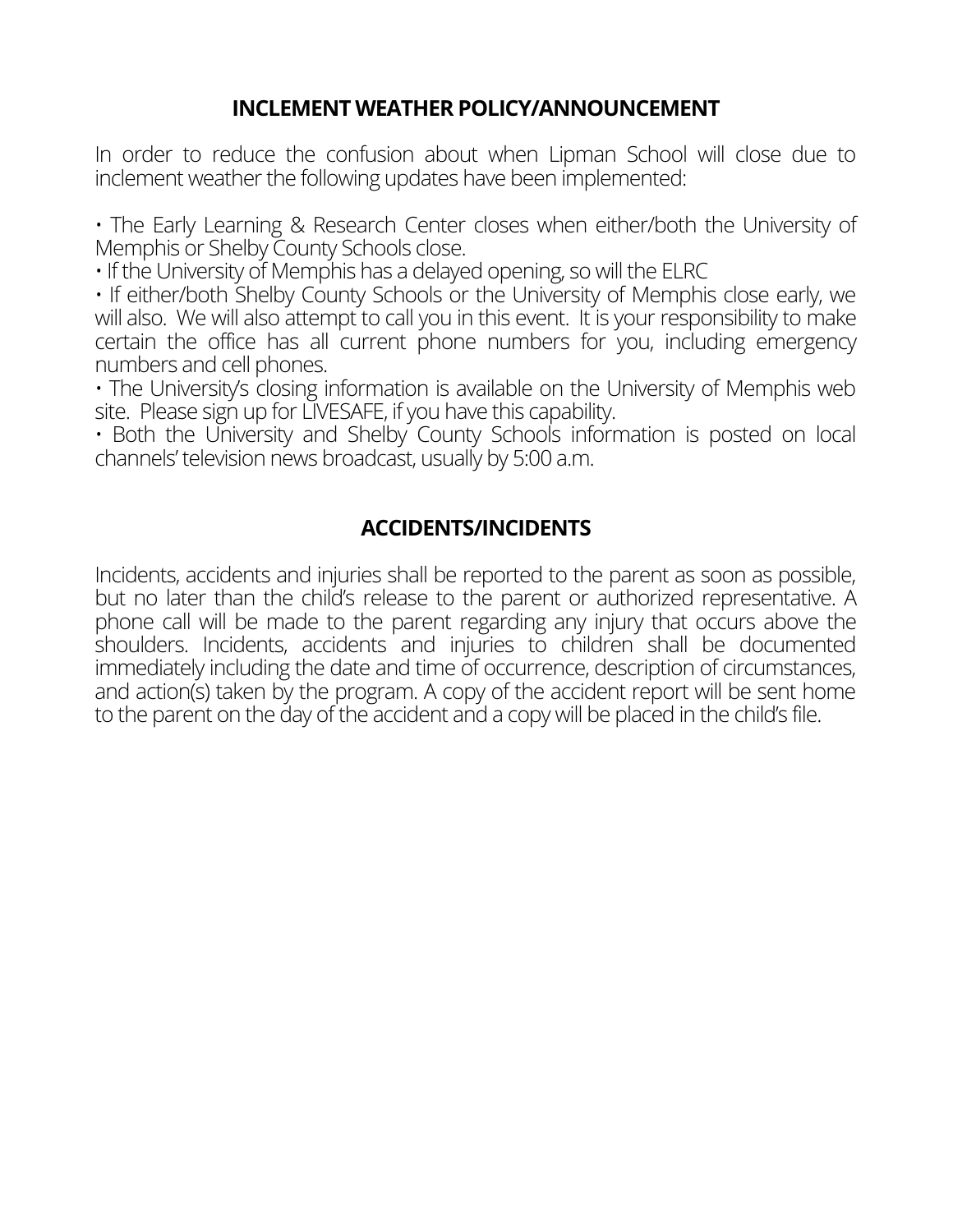## **RECORDS**

A complete Tennessee Immunization and Health Form must be submitted before entrance in the school. Immunization records must be updated each Spring. These records are reviewed annually by the Department of Education/Health Department inspectors. Children will not be admitted to school without complete health records.

# **MEDICATION/TREATMENTS**

The Early Learning & Research Center will administer medications in compliance with the following guidelines:

- Over-the-counter medications must be labeled with the child's name and be accompanied by a physician's letter including instructions for administration including times and dosage
- Prescription medications must be in the original container (not out of date) with written instructions for administration including times and dosage
- A fully completed and signed medication/treatment form is on file

Other treatments for chronic health conditions (such as breathing treatments) may be given by ELRC staff persons, provided that:

- They are treatments prescribed by a M.D., P.T., O.T., or other health care professional and written instructions for administration.
- Training in the administration of the treatment is provided to the appropriate ELRC staff persons by the health care professional.
- They are treatments which must be given during school hours.
- A fully completed and signed medication/treatment form is on file.

## **ILLNESS**

In order to maintain the health of all children, children must be kept out of school when they are ill. Do not medicate your child and send them to school if a child is presenting any of the listed symptoms. A list of symptoms of illness are attached. If your child exhibits any of these symptoms upon arrival, you will be asked to take him/her home. If any of these symptoms develops while your child is at school, we will remove your child from the class and notify you immediately to pick him or her up.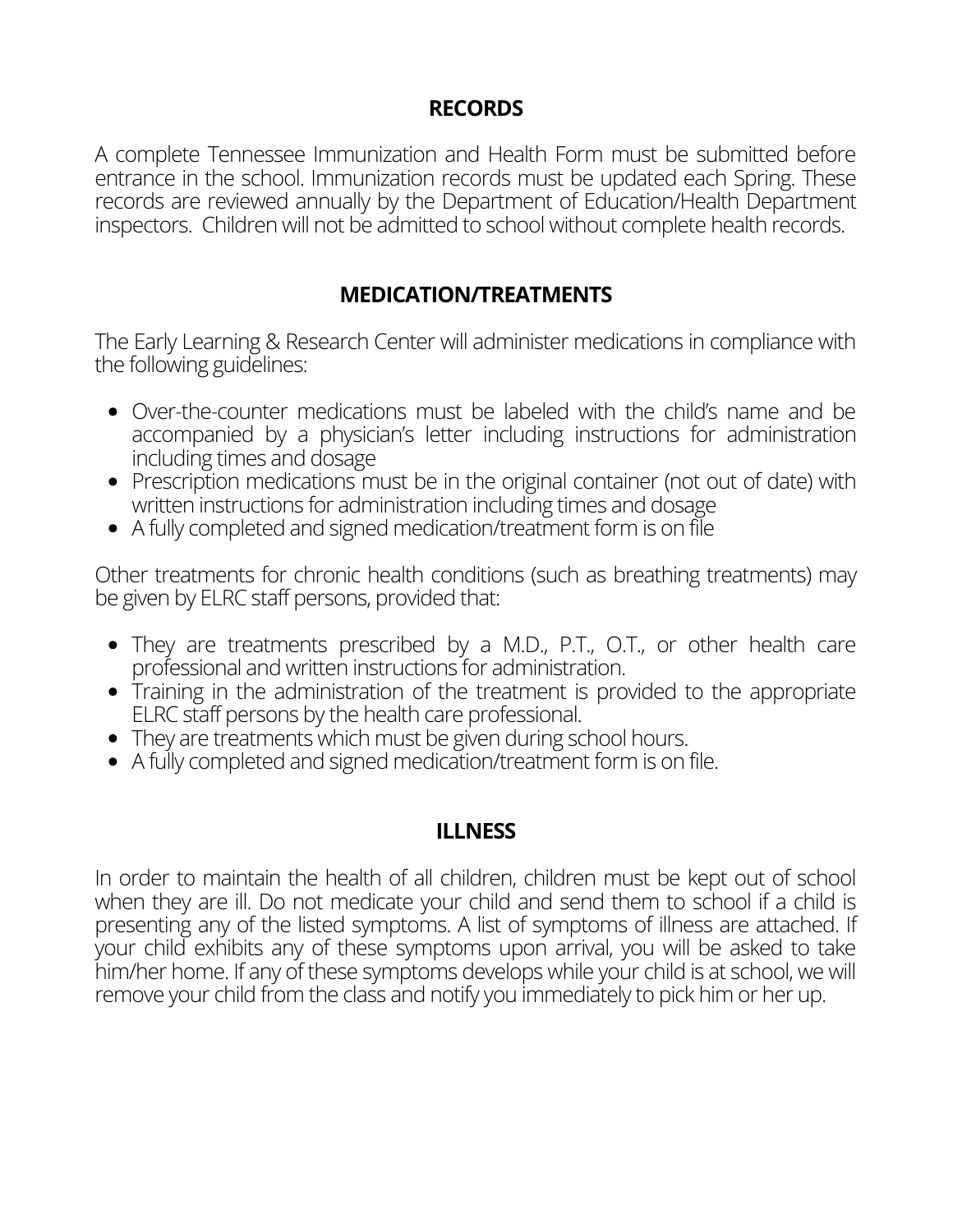# **ILLNESS (CONTINUED)**

Certain symptoms in children may suggest the presence of a communicable disease. Children who have the following symptoms should be excluded from the school setting until: 1) a physician has certified the symptoms and are not associated with an infectious agent, or they are no longer a threat to the health of other children at the school, or 2) the symptoms have subsided for a period of 24 hours.

A child presenting any of these symptoms will be sent home until symptom free for 24 hours. Parents are responsible for making certain we have accurate and up to date information on how to reach them. When a parent is called to pick up a child, the decision to do so has been made by classroom staff and the director. It is expected that the parent or guardian will retrieve the child within the hour of the call. If your child is ill, please notify the school office. If your child is diagnosed with a contagious illness we expect to be notified so that we can alert other families. By State law all children must have outdoor play each day. We cannot accommodate special request for children to remain indoors.

FEVER: Auxiliary or oral temperature of 100 F. or higher, or rectal temperature 101 F. or higher, especially if accompanied by other symptoms, such as vomiting, sore throat, diarrhea, headache and stiff neck, or undiagnosed rash.

RESPIRATORY SYMPTOMS: Difficult or rapid breathing or severe coughing (child makes high-pitched croupy or whooping sounds after he coughs; child unable to lie down comfortably due to continuous cough).

DIARRHEA: An increased number of abnormally loose stools in the previous 24 hours. (Observe the child for other symptoms, such as fever, abdominal pain, or vomiting.)

VOMITING: Any episode of vomiting within the previous 24 hours.

EYE/NOSE DRAINAGE: Thick mucus or pus drainage from the eye or nose.

SORE THROAT: Sore throat, especially when fever or swollen glands in the neck are present.

SKIN PROBLEMS: Rash—skin rashes, undiagnosed or contagious.

INFECTED SORES—sores with crusty, yellow, or green drainage.

ITCHING: Persistent itching (or scratching) of body or scalp.

APPEARANCE/ BEHAVIOR: Child looks or acts differently: unusually tired, pale, lacking appetite, confused, irritable, difficult to awaken.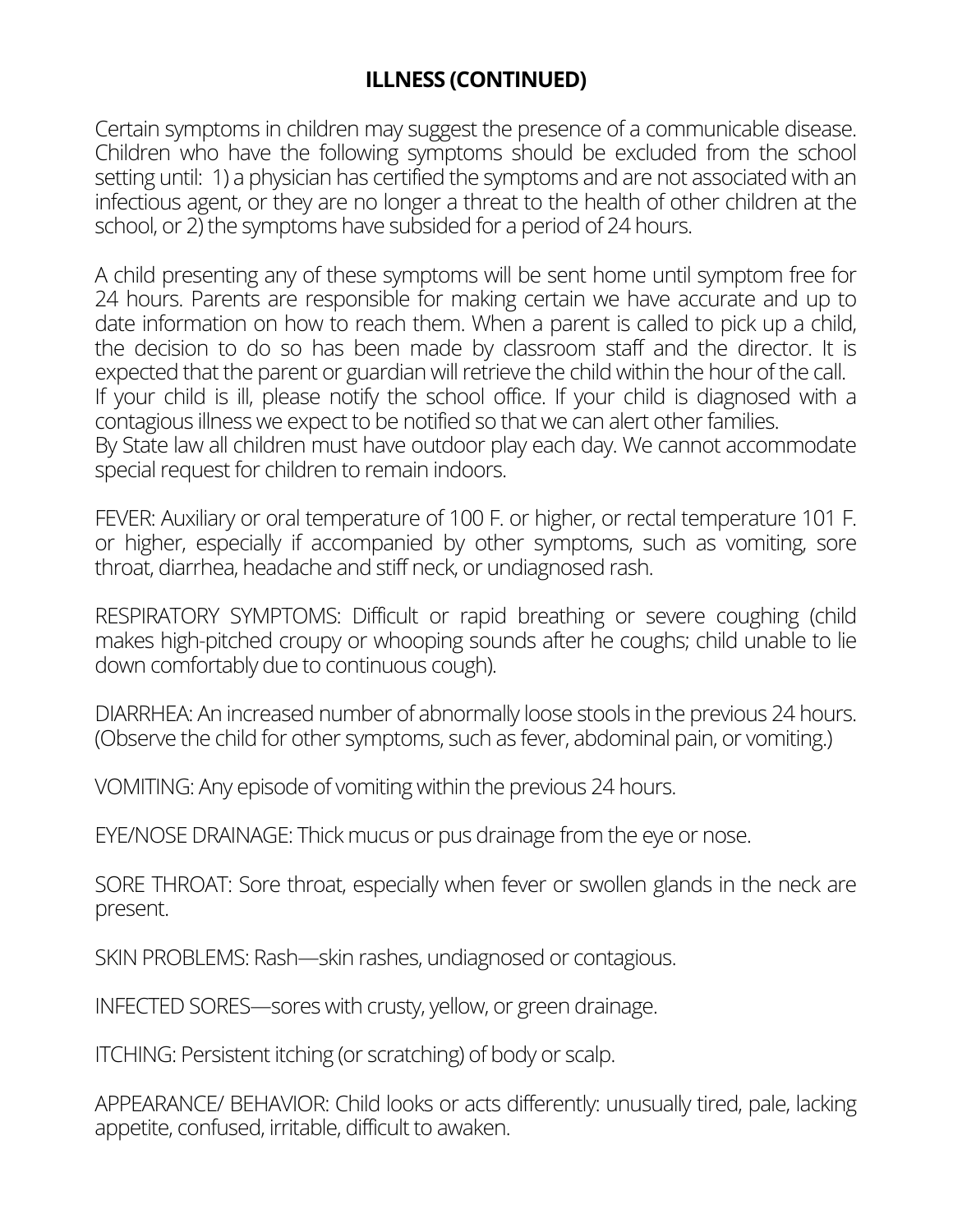#### **MEALS**

The Early Learning & Research Center is not equipped to serve meals per Tennessee Department of Education Guidelines. Lunches will be brought from home each day. Lunches and snacks may be sent in warm/cold containers, but we are unable to warm lunches at school.

#### **TOYS**

The materials in the Lipman classrooms are beautiful, appealing, and ingeniously designed for successful learning experiences. Every child can always find an array of appropriate items from which to choose. Personal toys, in this environment, prove to be an unnecessary distraction to both the toy's owner and the other children. Please do not bring toys from home inside the school building. The only exception is one small soft toy for rest time, if needed. The ELRC is not responsible for any toys or items brought from home.

## **STUDENT DRESS CODE**

Our days at the ELRC are very busy and involve a lot of movement and hands-on activities. Your child should come dressed in clothing that is comfortable, easily washable, and allows him/her to engage fully in both indoor and outdoor activities. Your child's clothing may be exposed to paint, glue, markers, dirt and other fun, tactile materials, so please do not send your child in clothes that are "special" or need to be kept clean. Be sure that clothes can be easily managed by your child in the bathroom without assistance. For safety reasons, children must wear comfortable shoes that stay securely on their feet. Please be sure to dress your children appropriately for the weather. Outdoor play is a critical component of our program and we will be going outside daily, weather permitting.

#### **TRANSPORTATION**

Parents provide their children's transportation to and from school. The school does not arrange car pools. Parking is in designated spaces only. Campus Police have advised that parking in non-designated places (i.e. the end of the sidewalk and double parking) is unlawful and interferes with life-saving emergency vehicles' ability to access the school.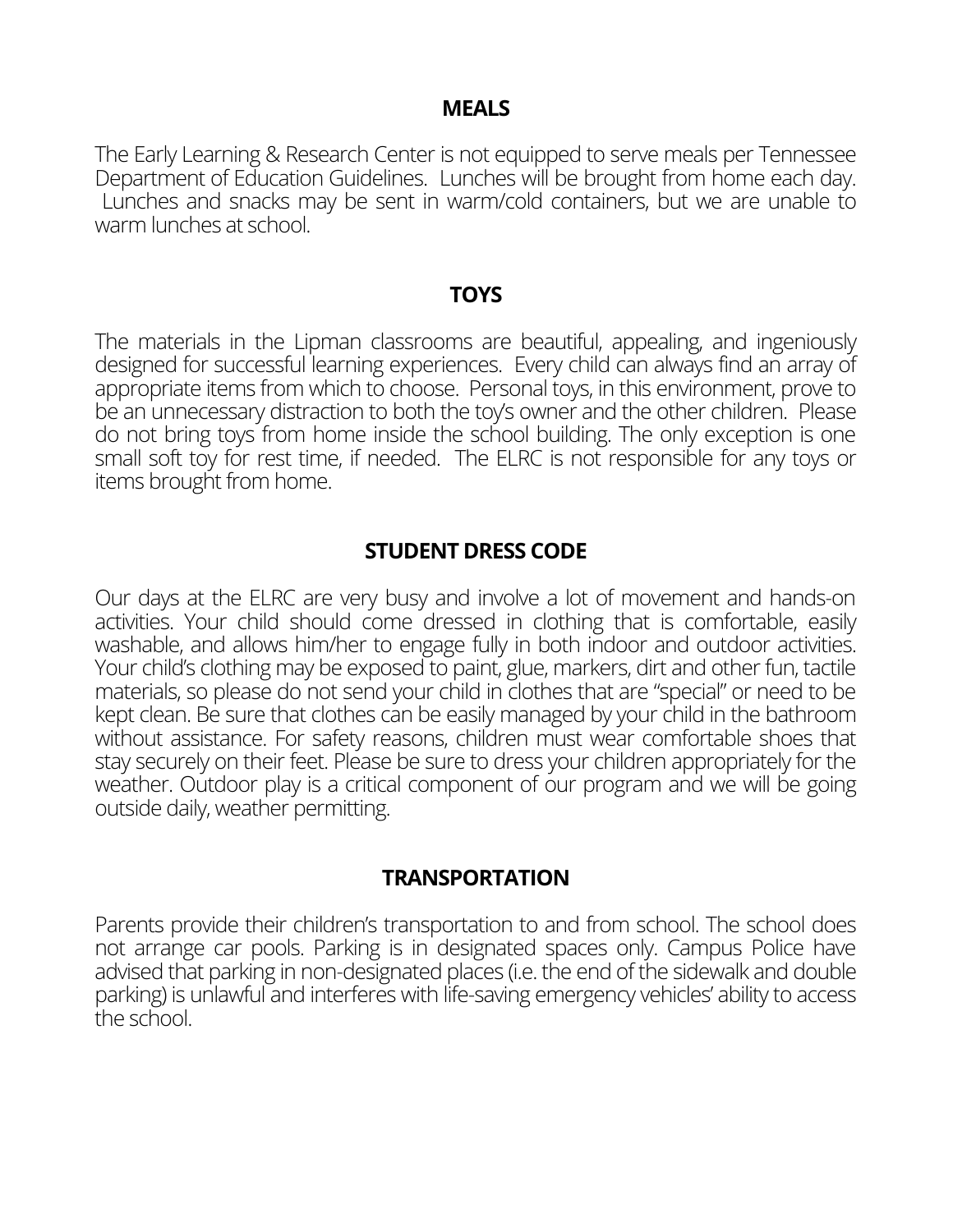# **ABUSE & NEGLECT**

All employees and volunteers of the Early Learning & Research Center are mandated by state law to report cases of known or suspected child abuse or neglect.

# **PERSONAL SAFETY CURRICULUM**

Since 1985, Tennessee law has required that children in child care agencies receive annual instruction in personal safety, including child sexual abuse prevention. The personal safety curriculum shall include a Tennessee Department of Human Services (TDHS) recognized component on the prevention of child abuse.

Public Chapter 1032 passed by the General Assembly in 2008 requires that child care agencies have a personal safety curriculum, including a child sexual abuse component, for children enrolled in the agency, and that parents/legal guardians be informed about the curriculum, methods and terminology that will be used in teaching children about personal safety. TDHS was directed to provide guidelines for this curriculum, but individual child care agencies may choose a curriculum that accomplishes the same goal, and may use different terminology in the curriculum. The child care agency is required to allow parents/legal guardians to review and ask questions about the curriculum, and to meet with representatives of the child care agency if they have questions.

"Keeping Kids Safe" is the sample personal safety curriculum offered by TDHS. This curriculum takes a holistic approach to the safety of children. The curriculum is composed of the following units: Self Esteem, Family & Friends, Feelings, Problem Solving, Personal Safety (general) and Personal Safety (four to five (4-5) year olds), and Safety Around Me. All sessions begin with group time and are followed by supplemental activities that give children additional practice in understanding the concepts.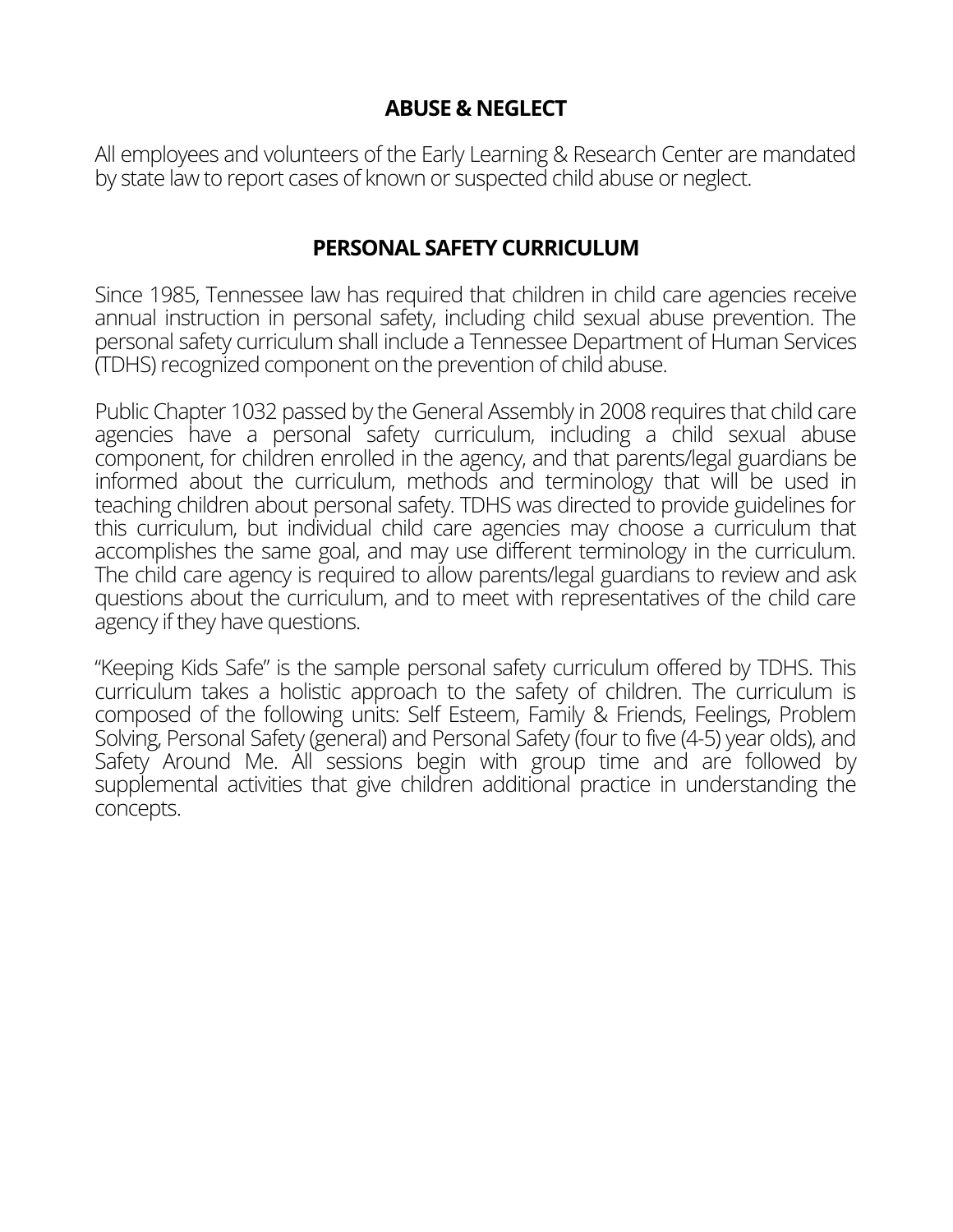## **ON-SITE EXTRA-CURRICULAR PROGRAMS & ACTIVITIES**

The ELRC offers students the opportunity to participate in several extra-curricular programs and activities (the "Programs") before, during and after completion of the school day at the The ELRC campus. These Programs are conducted by outside vendors that come to our campus to provide the Programs directly to the students. Parent understands and acknowledges that participation in any of the offered Programs may expose Participant to hazards or risks that may result in Participant's illness, personal injury, or death and I understand and appreciate the nature of such hazards and risks. I also understand and acknowledge that my child's participation in any Program is strictly voluntary. Further, by allowing my child to participate in any chosen Program, I am fully and unequivocally releasing The ELRC, the University of Memphis, its governing board (The University of Memphis Board of Trustees), officers, employees and representatives, in their individual and official capacities, from any liability to me or my child, my child's personal representatives, estate, heirs, next of kin, and assigns for any and all claims and causes of action for loss of or damage to my child's property and for any and all illness or injury to my child's person, including his/her death, that may result from or occur during my child's participation in the Program, whether caused by negligence of The ELRC, the University of Memphis, its governing board, officers, employees, or representatives, or otherwise.

I further acknowledge and agree, by allowing my child to participate in any Program, that I shall indemnify and hold harmless the The ELRC, the University of Memphis and its governing board, officers, employees, and representatives, in their individual and official capacities, from liability for the injury or death of any person(s) and damage to property that may result from my child's negligent or intentional act or omission while participating in any Program.